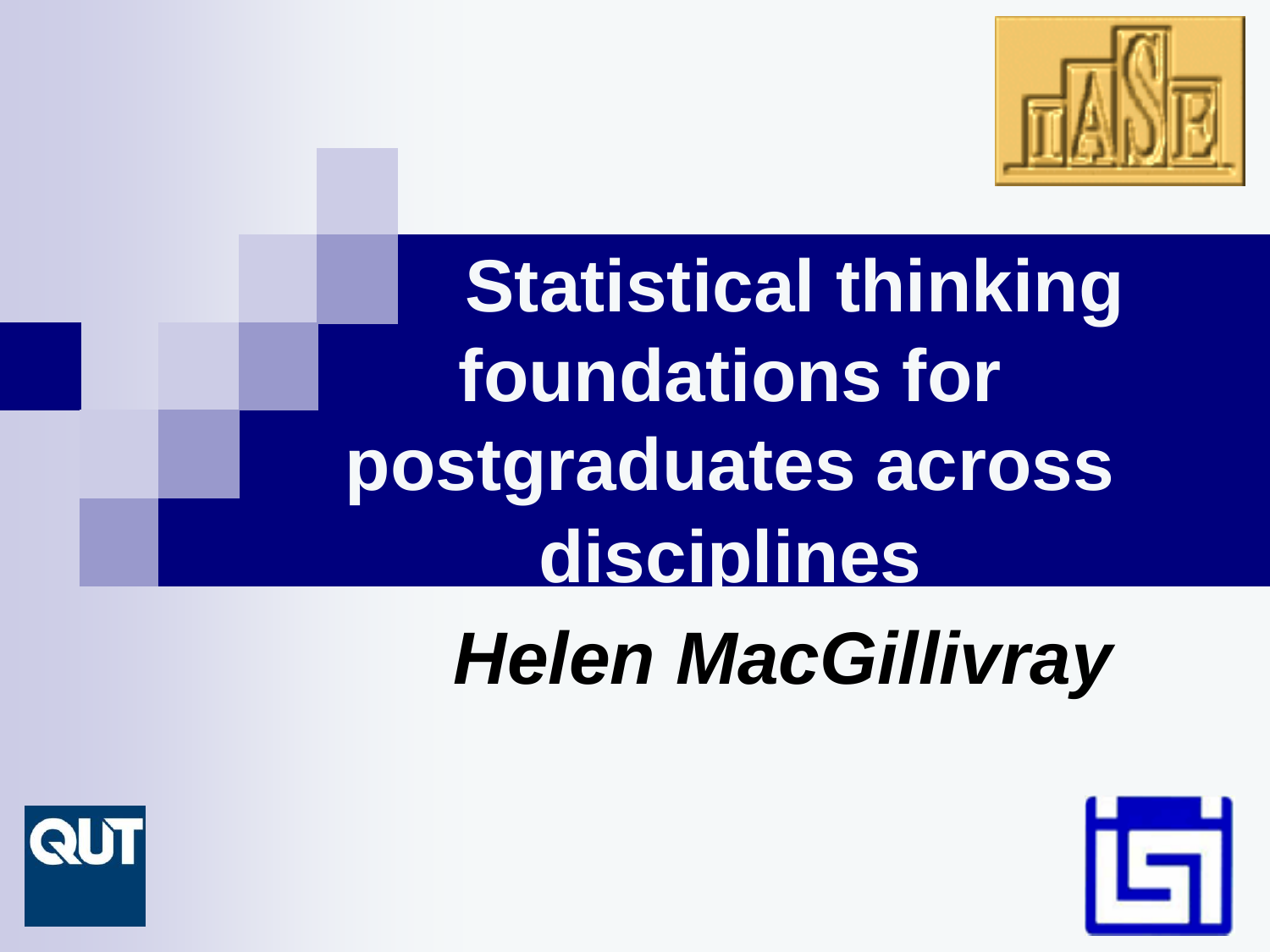# **Outline of presentation**

- QUT Maths Access Centre (QUTMAC) & how it got **involved in support for pg's**
- **Trial & evaluation, 2005**
- Symposia in Statistical Thinking for Postgraduates
- **Associated developments, 2006-current**
- Some pre-symposia questionnaire results
- Some participant comments
- Some observations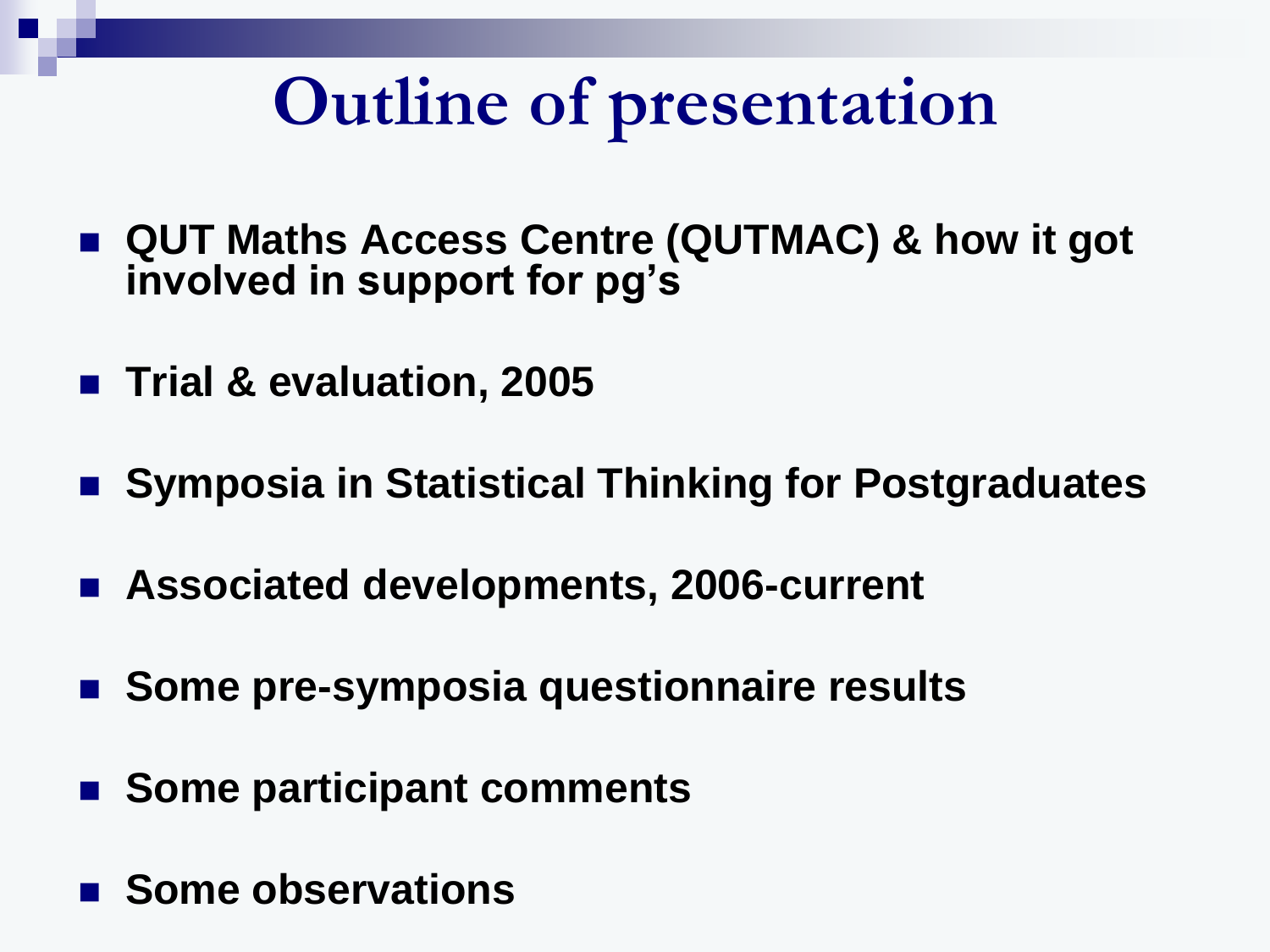## **QUT Maths Access Centre established 2004**

**Aim: to develop and provide university-wide learning support for students in any area for which numeracy, mathematical and/or statistical confidence are needed.**

**The QUTMAC programmes now include:** 

- **drop-in facilities (3 campuses), with resources & schedule of duty tutors.**
- student-driven support sessions for a range of courses or topics.
- **provision & development of general and course-specific resources and questionnaires for student self-diagnostic support.**
- **current areas supported include engineering, chemistry, nursing, education, human movement, psychology, maths, stats**
- an apprenticeship-model program with mentoring and training for **talented undergraduates to develop tutoring and communication skills in mathematics and statistics.**
- **collaboration with academic & learning support programs.**
- **a website (Blackboard) and a Facebook.**
- **data collection and analysis.**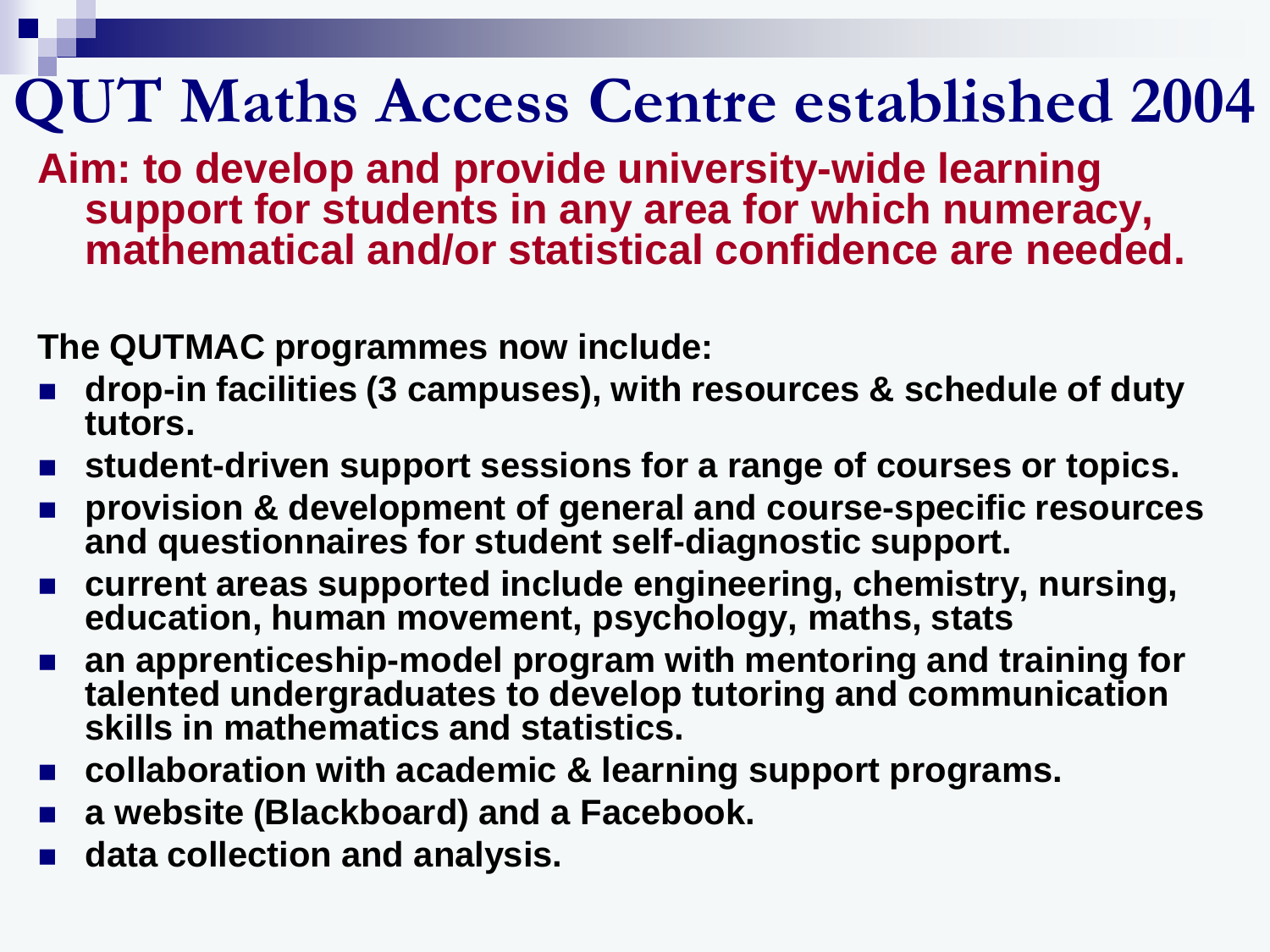**QUTMAC clearly oriented to helping at introductory level: first years & anyone with lack of confidence in background or foundation skills**

## **But**

**In agreeing to fund it (very modestly @ \$80k pa; current cost much more & we are in debt), DVC recommended "doing something" for postgraduates**

**!!**

**In 2005, Manager of Research Students Centre approached me asking if I could help in statistics for commencing postgraduates.**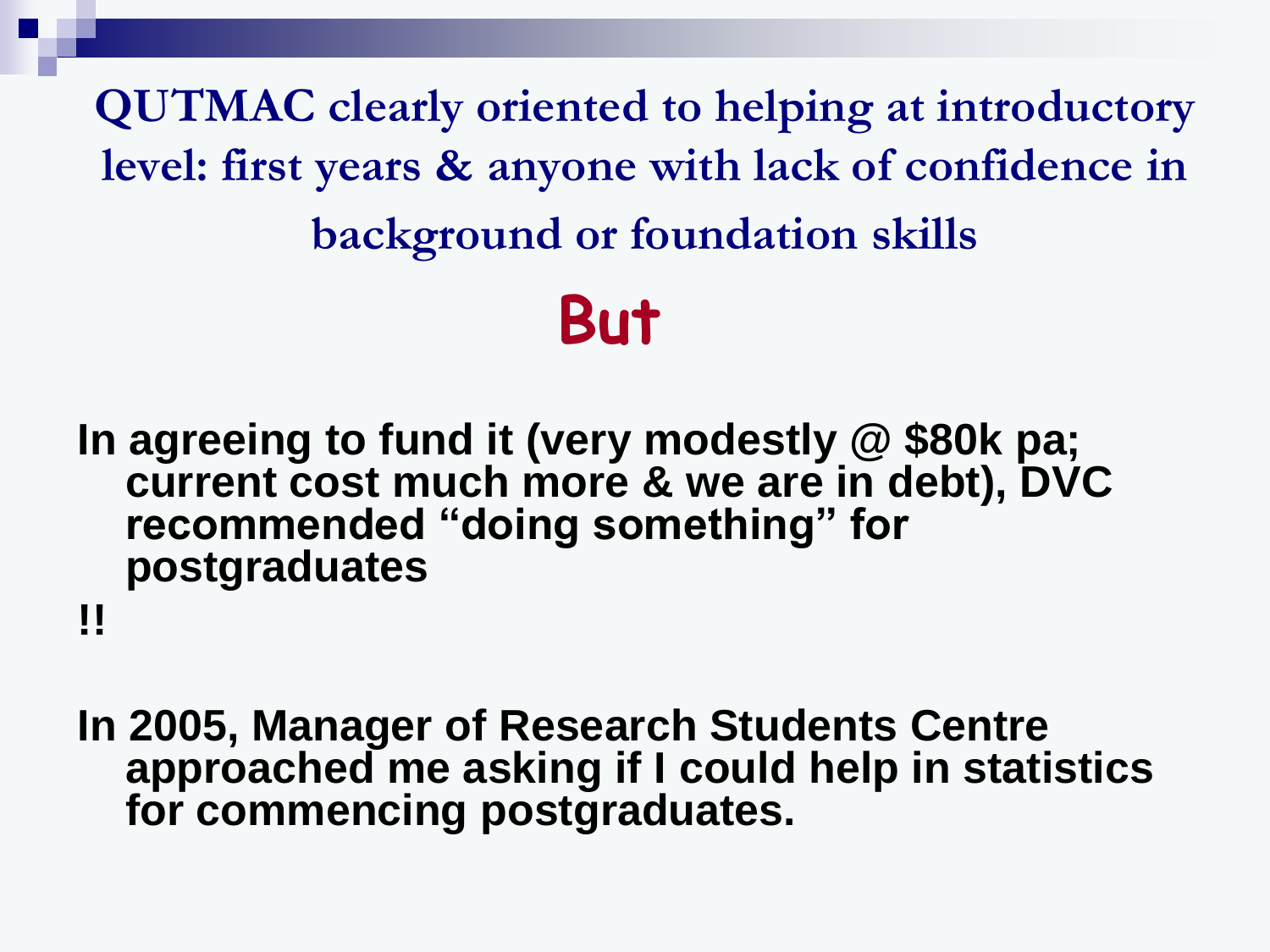**Me, very warily:** 

- **\*** *pg's tend to say they want individual help, &*
- *\* people often think pg's need workshops in specific advanced methods,*
- *but, before any of that, my experience is that*
- *\* they need to understand role of statistics in research, &*
- *\* they need sufficient understanding of core statistical data analysis methods to have some confidence for their research & possibly discipline-specific or more advanced methods*

**Manager:** *exactly!*

**(me, thinks:** *wonderful to have someone who understands***)**

**So me & the manager plotted & planned a trial to see if "Statistical Thinking for Postgraduates Across Disciplines" would fly.**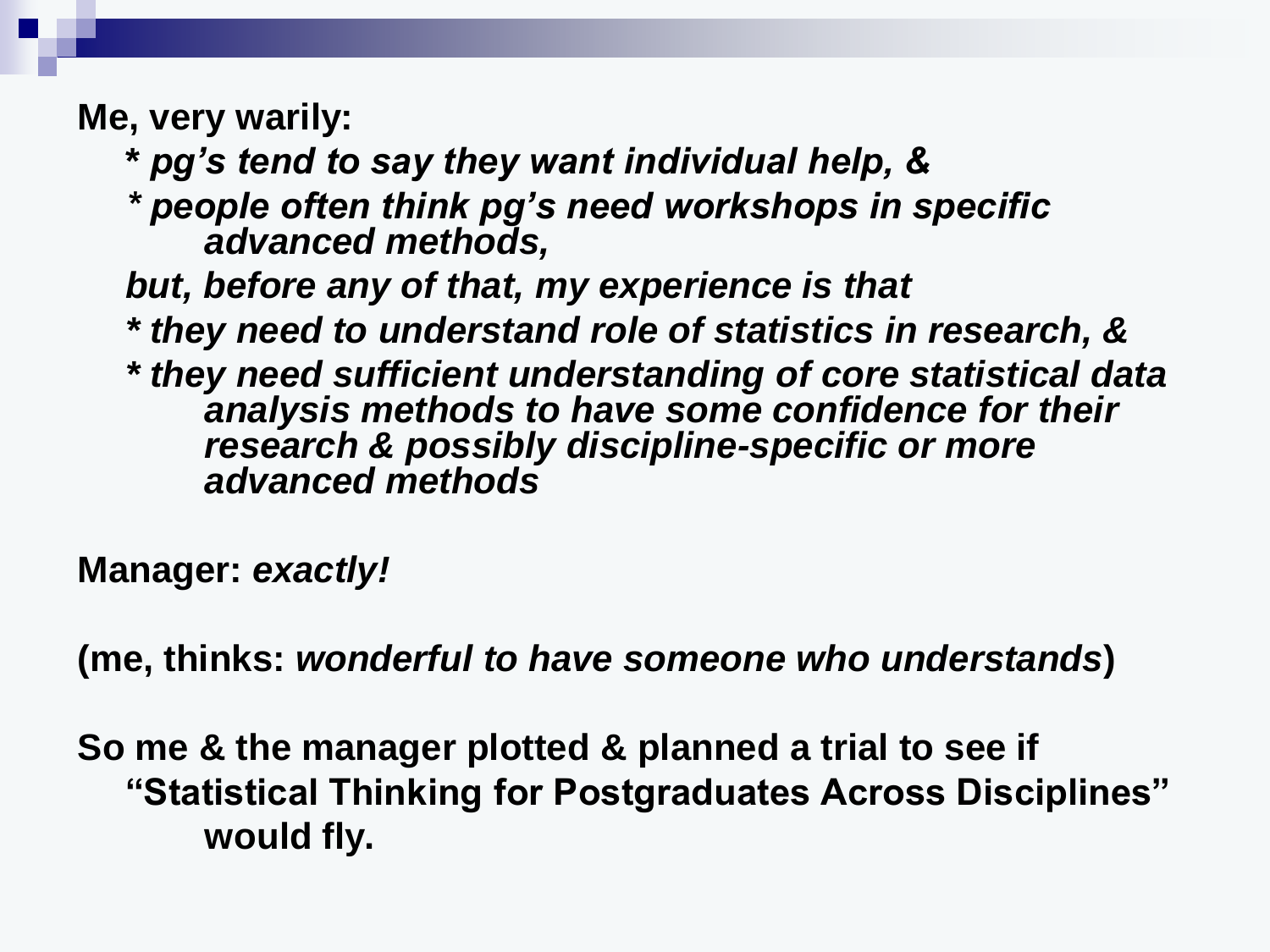- Offered trial initial session, described by
- *Session Objectives: Learning about* 
	- *Your statistical thinking*
	- *Planning a statistics-friendly data investigation.*
	- *Statistical questions and research questions.*
	- *Choosing, using and interpreting statistical graphs and procedures*
- The session will refer to real data investigations in *contexts that do not depend on discipline-specific knowledge.*
- A pre-session "diagnostic" questionnaire sent to **registrants to help them (& me!)** 
	- **included stats literacy questions from Therese Wilson's PhD (for 1st years) & questions on core stats methods oriented to misconceptions & even mistakes often seen in pg/research in other disciplines**
	- **see later for details & some interesting results**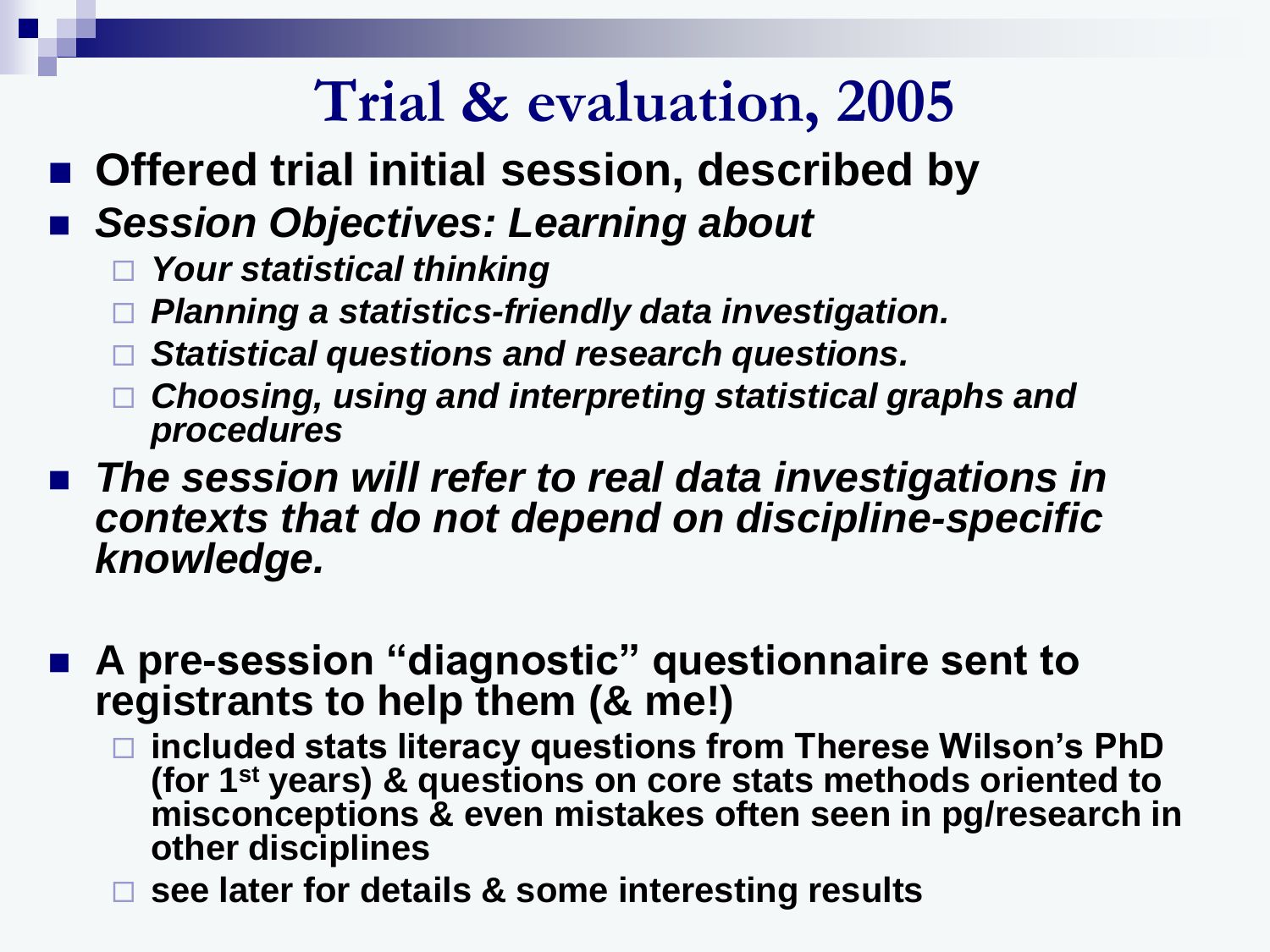- 74 registered, from all faculties, 51 attended
	- **Included staff, particularly from Health**

#### **Focus on**

- **Planning a study**
- **Importance of identifying variables & their types, and subjects ("design your spreadsheet for your raw data")**
- **Turning research questions into statistical questions**
- **General principles of estimation & error of estimation, prediction, modelling, fitting, testing, checking assumptions**
- **Choice of graphs**
- **What is needed to choose analysis method(s)**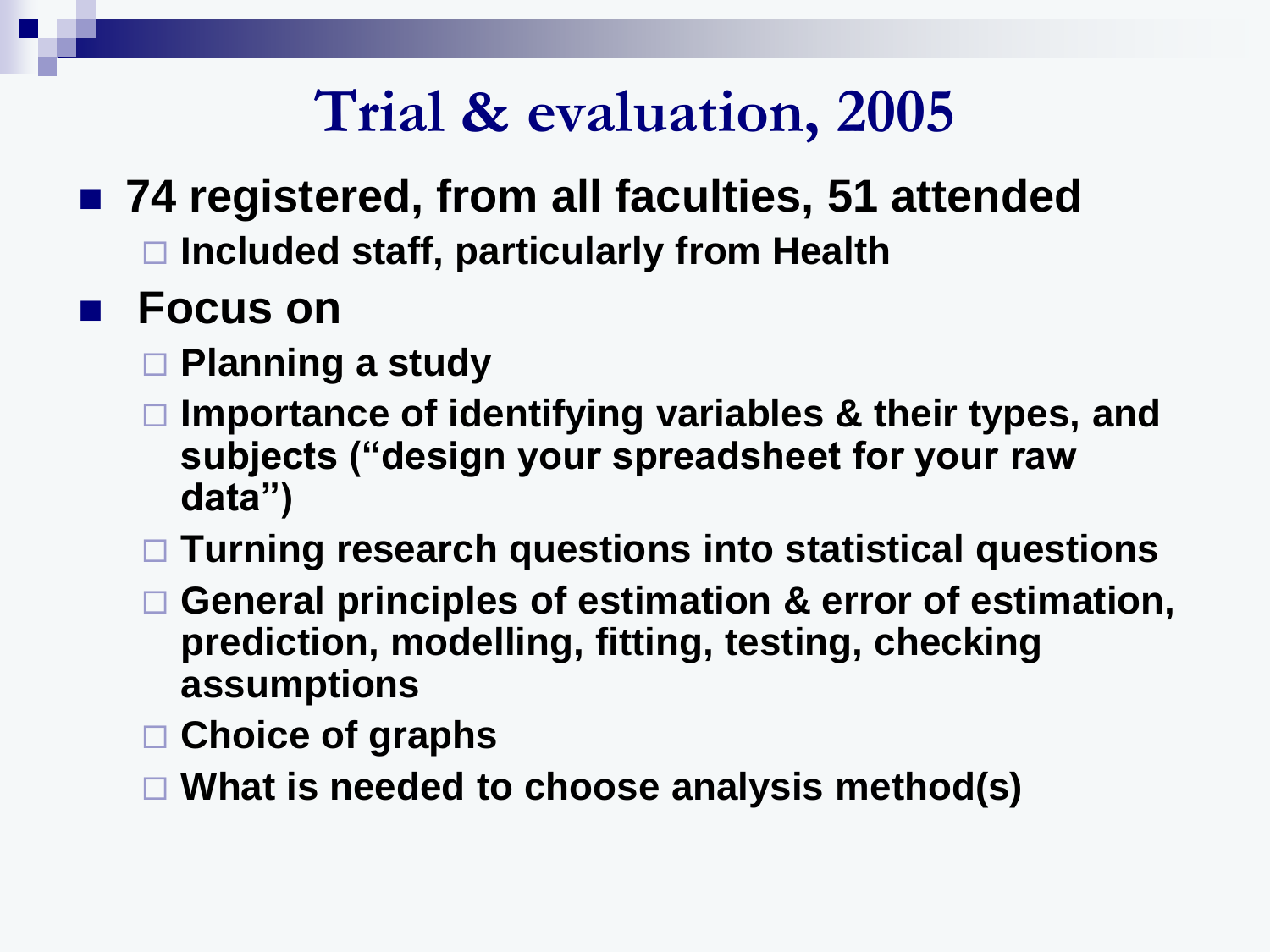- Evaluation included asking what they'd like for **next session & in future**
- 38 evaluations (across faculties) with lots of **comments**
- **66% agreed or strongly agreed it addressed their information needs**

**Surprisingly large given it was just an introduction**

- 85-90% agreed or strongly agreed that
	- **Objectives were clear**
	- **Content was relevant**
	- **Well structured & presented**
	- **They learned something useful to their pg research**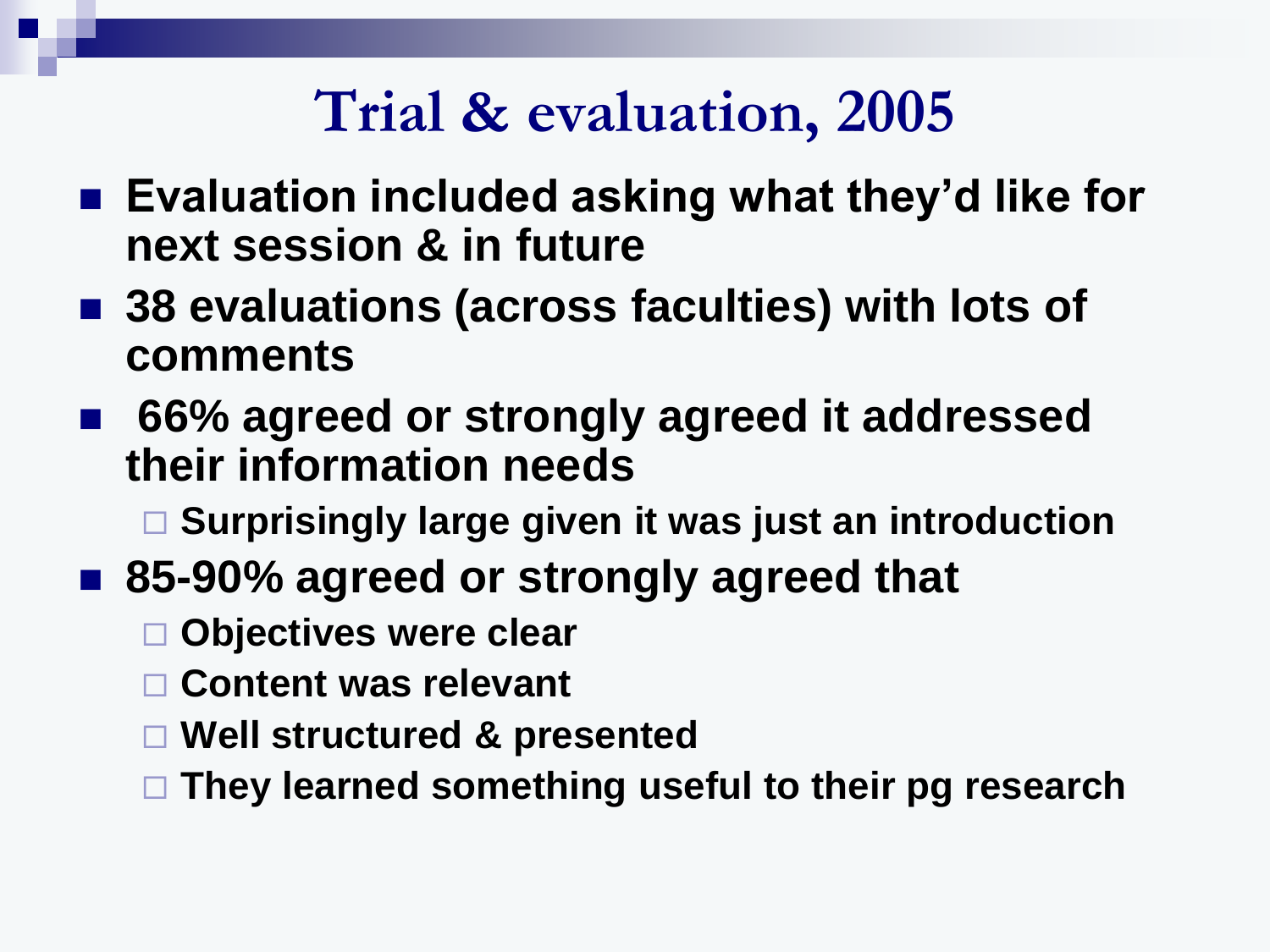#### **Comments generally indicated that they**

#### **wanted more**

- **ranged from very little background ("What's a t-test?" "What's ANOVA?") to having one ug stats course**
- **wanted basics: "chisq, ANOVA, regression, confounders," "what to use when & where" "when to use different graphs"**

#### **General comments such as:**

- **"a pleasure to attend, very informative & delivered in a very friendly, comfortable, clear manner"**
- **"basic info made easy to understand – should teach health stats"**

**Conclusions: yes, worth doing, and yes, they did want to understand basics from a research point of view. And they wanted it delivered in clear, simple & friendly manner**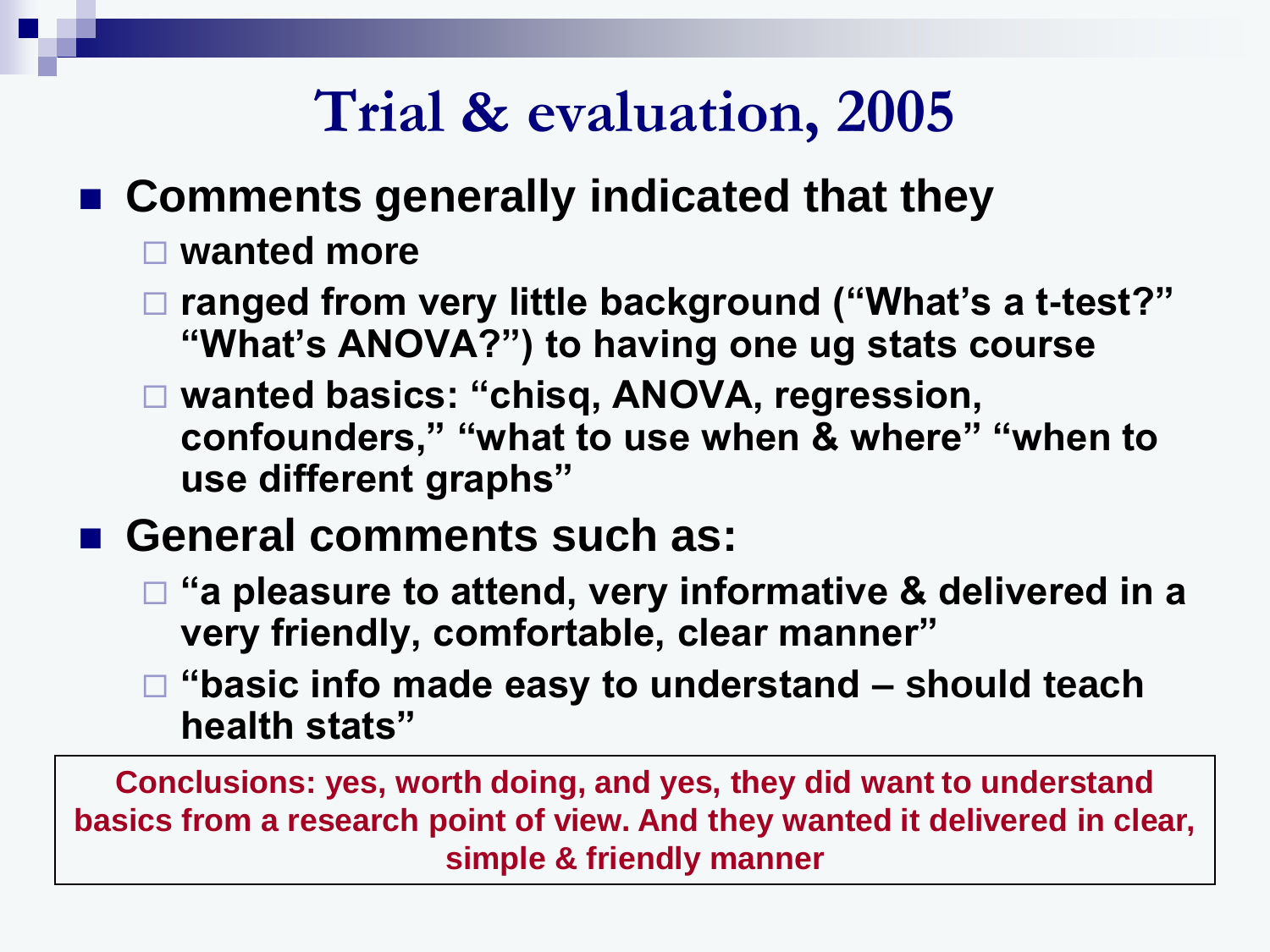### **Follow-up session: trial & evaluation, 2005 Example Session Objectives**

- *Focus on how to use the key techniques of chisquare, ANOVA, and regression in detecting what is happening in a dataset, including awareness of possible problems and how to use diagnostic plots to check for problems.*
- *Techniques will be demonstrated and discussed through real datasets with interesting statistical features that are explored in a holistic way within context, emphasizing the importance of understanding the data context.*
- *This session is a follow-up to the first one, focussing on topics most commonly requested by the participants.*

**26 attended: almost unanimous approval - "very useful" "wonderful" "very good pace"; strong support for planned series of 4 symposia**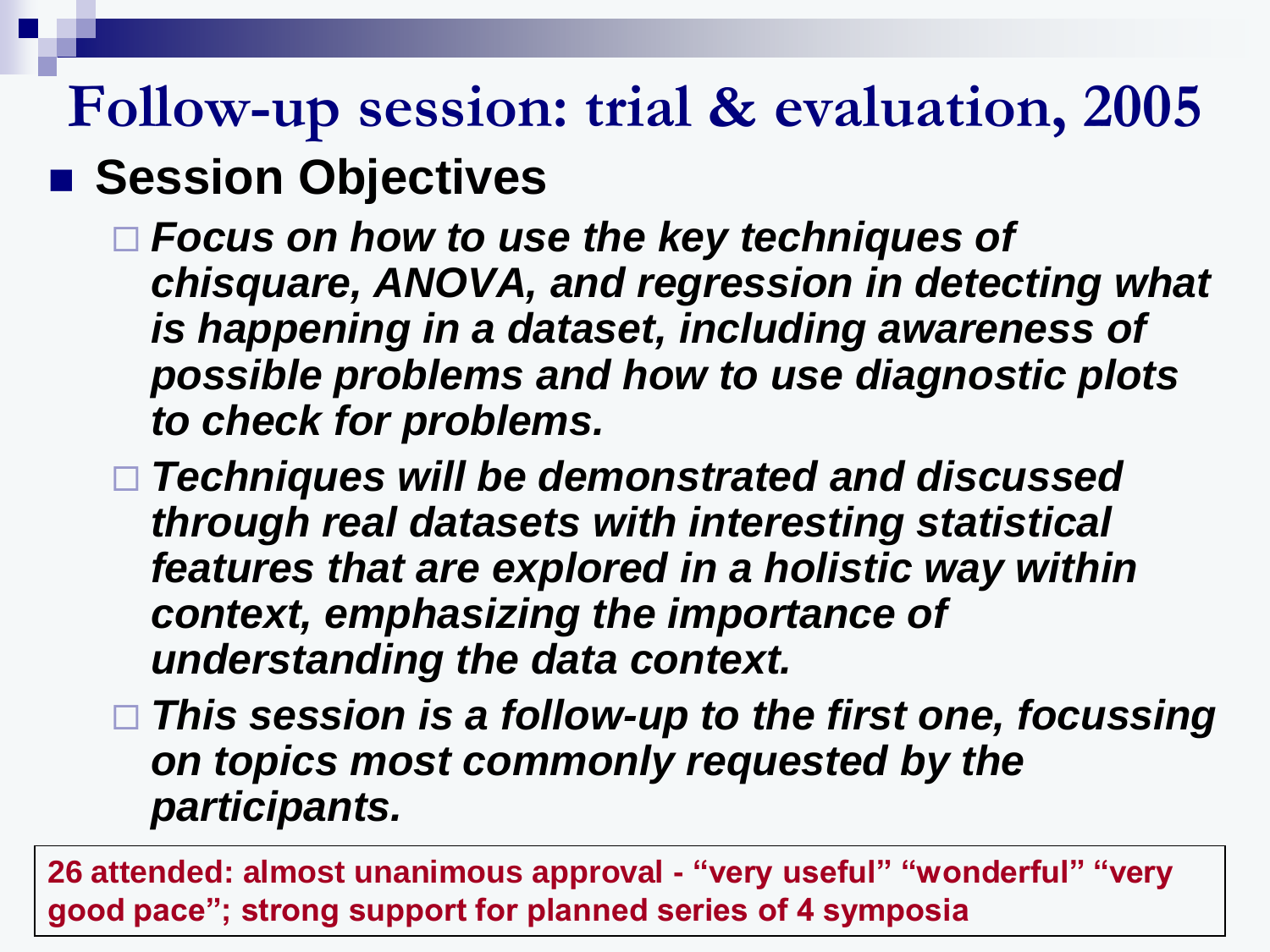#### **Symposia in Statistical Thinking for Postgraduates 2006 -**

- **Series of 4 symposia, 2.5 hours each (incl coffee break!) given twice a year***.*
- **Timetable, registrations & evaluations done by Research Students Centre**
- **40-50 registrations each time; approx 65%-70% attendance**
- **Types of comments & approval ratings generally consistent over the years (approx 90% approval)**
- **Some staff in first couple of years; now mostly pg students in their first semester/year, masters as well as PhD. Across faculties**
- **Pre-symposia questionnaire retained with slight adaptations**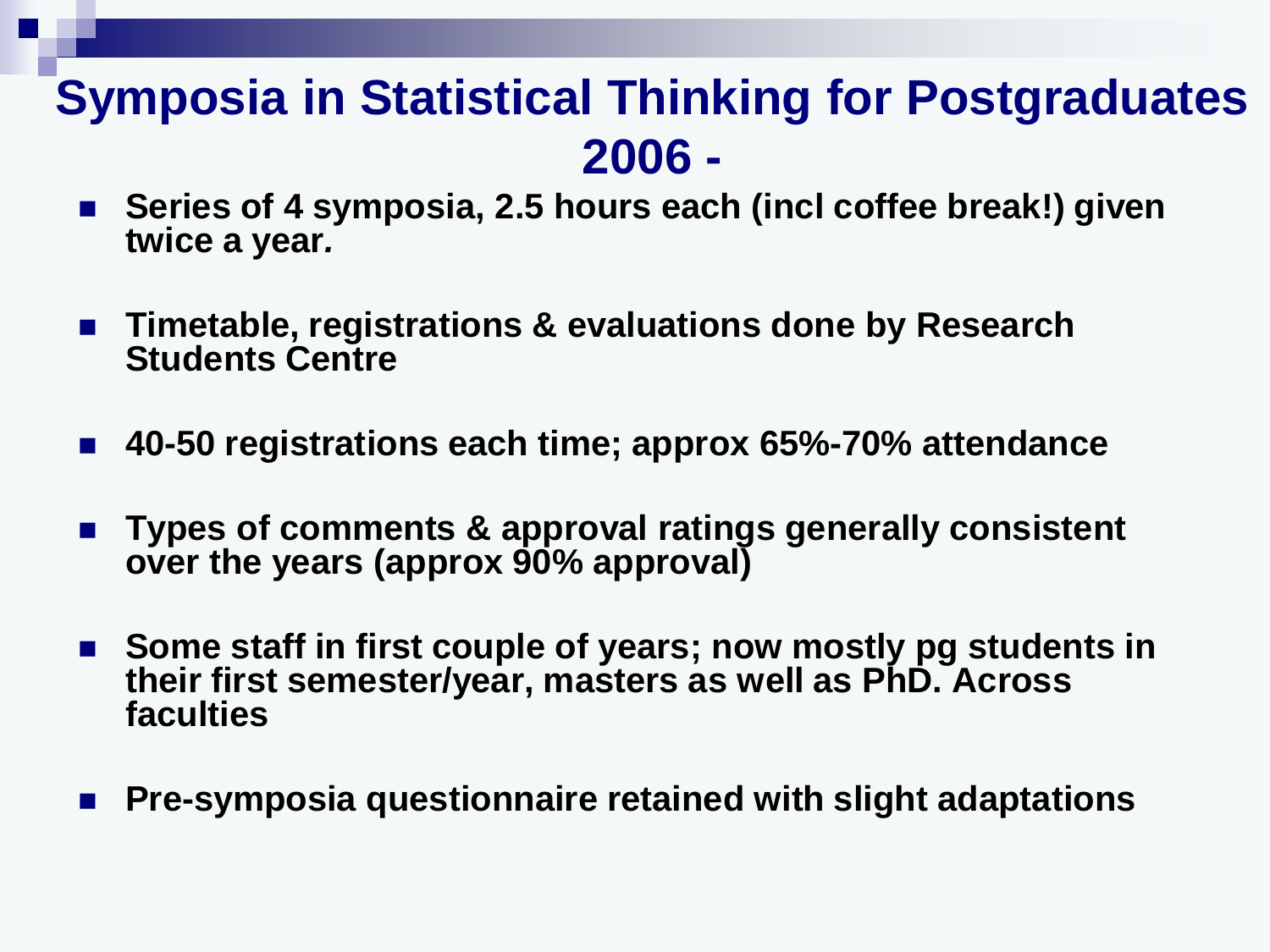### **Symposia in Statistical Thinking for Postgraduates**

- *Aim: assist pg students with statistical understanding essential to planning, carrying out and analysing data investigations using core statistical tools.*
- *For those with some statistical background*
	- *help consolidate and improve confidence in using core statistical tools in real & sometimes challenging applications, & provide indicators of further statistical tools you may wish to learn.*
- *For those with little statistical background*
	- *help to see what can be achieved with core statistical tools.*
- *For others* 
	- *help identify and fill in gaps in your statistical knowledge and understanding.*
- *Series is modularised - optional questionnaire organised under the headings of the four symposia.*
- *Real datasets in contexts that do not require discipline-specific knowledge, but sufficiently complex to allow demonstration of choice, use, interpretation and synthesis of statistical tools and thinking.*
- **E** Computer output is used throughout the symposia but the *symposia do not include teaching the use of a particular statistical package.* **(NB: Associated SPSS workshops 2007-)**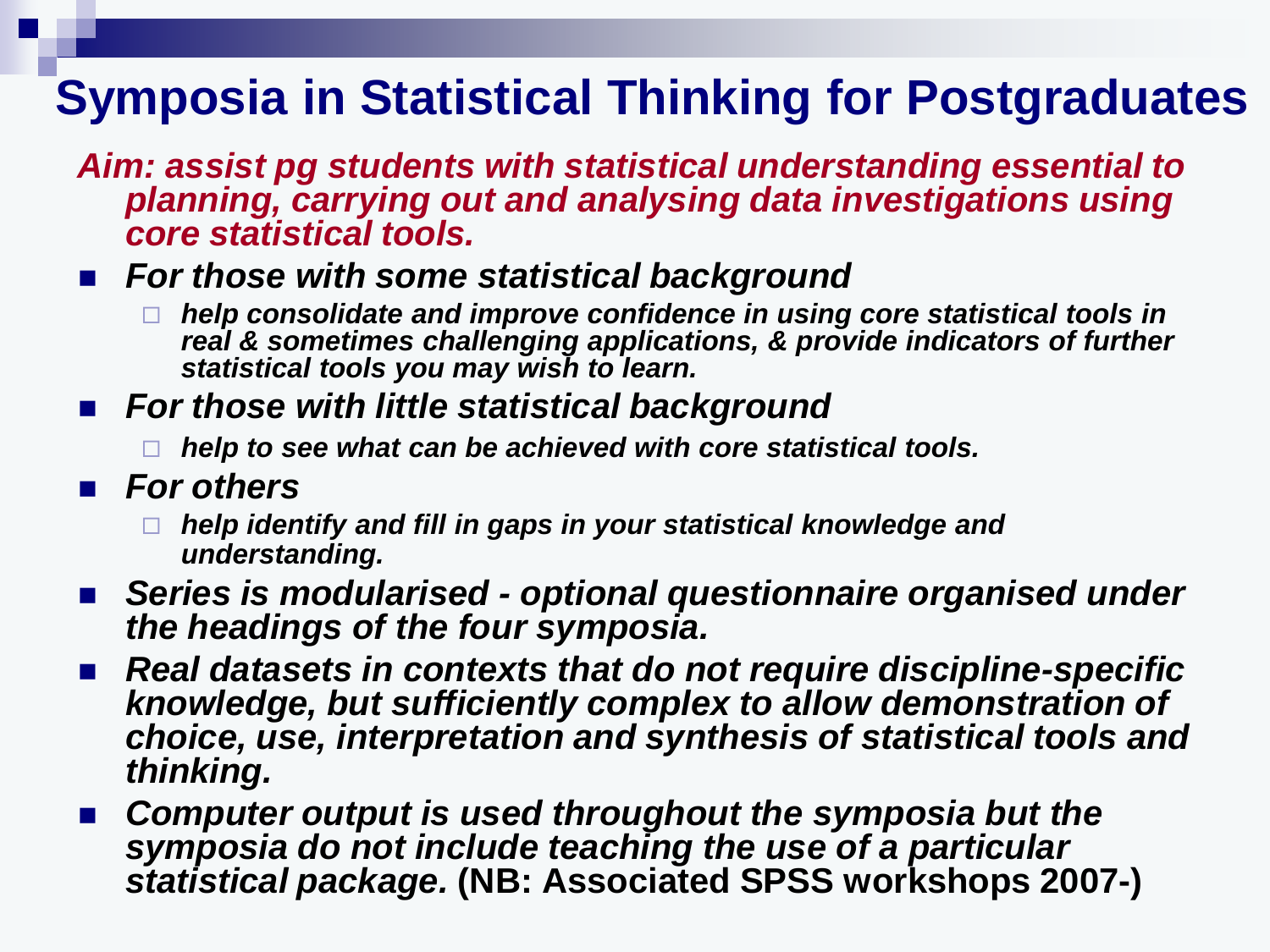### **Symposia in Statistical Thinking for Postgraduates Titles & key points**

- **1. Planning, handling & exploring data**
- **Research question(s)**  $\longrightarrow$  planning  $\longrightarrow$  pilot
- **Identify subjects, variables, types**  $\implies$  planning

#### **2. Categorical data**

- **Estimating proportions; error of estimation; general concepts of confidence intervals**
- **1 categorical variable & chisq test of given proportions**
- **Statistical hypothesis testing. Turning research questions into statistical questions**
- **Two categorical variables & testing independence**
- **More than two?**
- **3. Continuous response, categorical predictors**
- Confidence interval for mean vs. prediction/tolerance interval **for individual values**
- **ANOVA, experimental design, interaction, residuals, assumptions, diagnostics**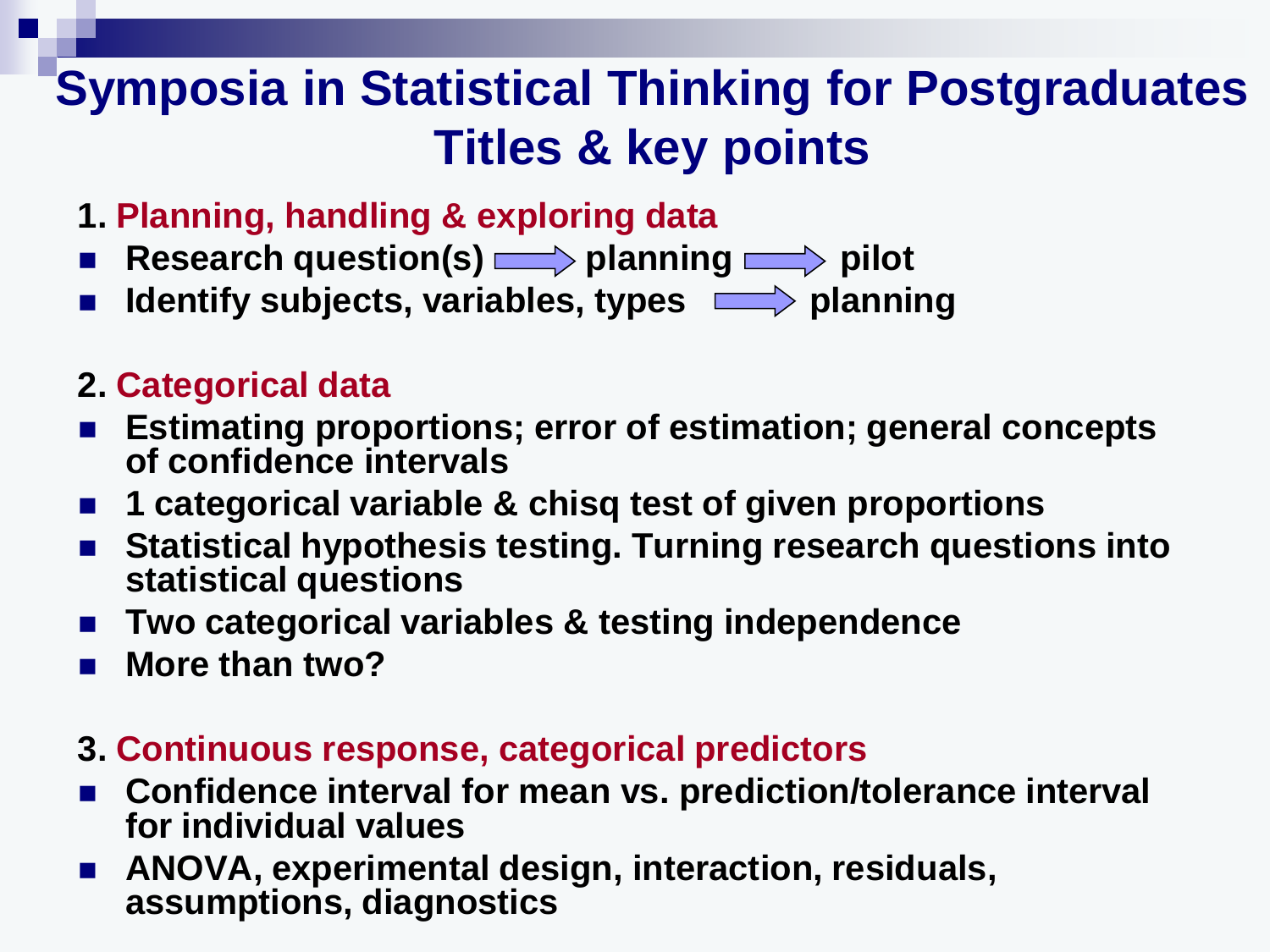### **Symposia in Statistical Thinking for Postgraduates Titles & key points**

- **4. Continuous response, quantitative predictors.** 
	- **Regression (multiple)**
- **Models, interpreting output, residual plots & diagnostics**
- **Changing model**
- **Dependence & interaction in regression**
- **R-sq & cautions**
- **Categorical predictors?**
- **General linear model**
- **Forwards, backwards, best subsets?**
- **Where to go for more**
- **Any extra discussions/points depend on group & questions but seldom arise.**
- **Survey questions, qualitative to quantitative, interview techniques**
- **Multivariate possibilities**
- **Repeated measures; also see SPSS workshops**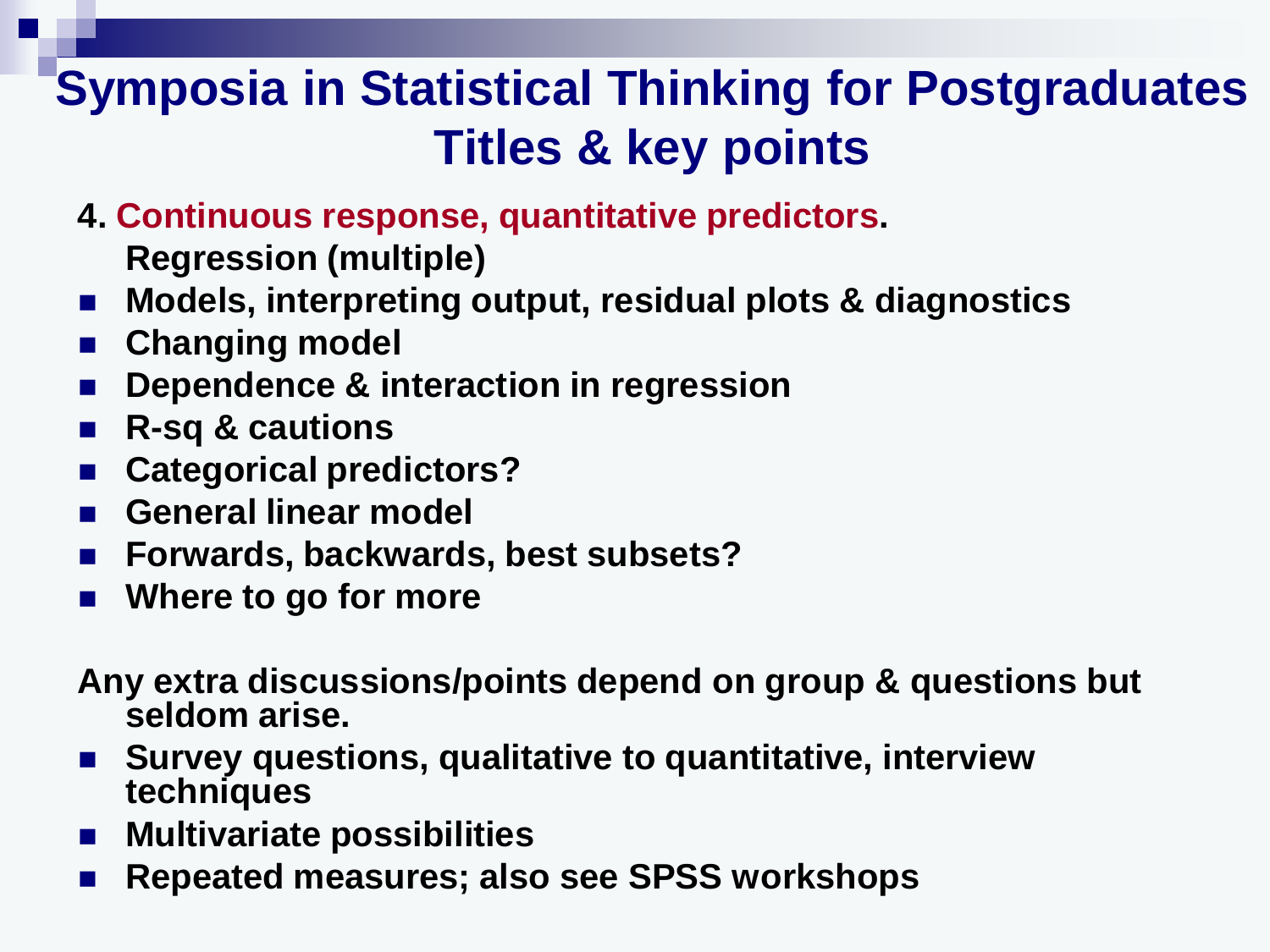### **Developments & SPSS w'shops**

- More opportunity to find out areas of participants & orient the **important ad hoc examples (also important in teaching MBA students)**
- **Aspects known to be needed from start require even more attention but benefits are great**
	- **Variables & their types, subjects**
	- **Scientific hypotheses vs. statistical hypotheses**
	- **Scientific experiments vs. statistical investigations**
	- **Essential roles of graphs in exploration & diagnostics**
	- **Dangers of one-explanatory-variable-at-a-time**
		- **Beware of t!**
		- **Beware of correlations!**
	- **Coping with discipline requirements/habits without compromising statistics**
- Three SPSS hands-on workshops linked with & immediately **following symposia topics 2, 3 & 4**
	- **Include repeated measures**
	- **Limited to 30 registrants < 20 participants**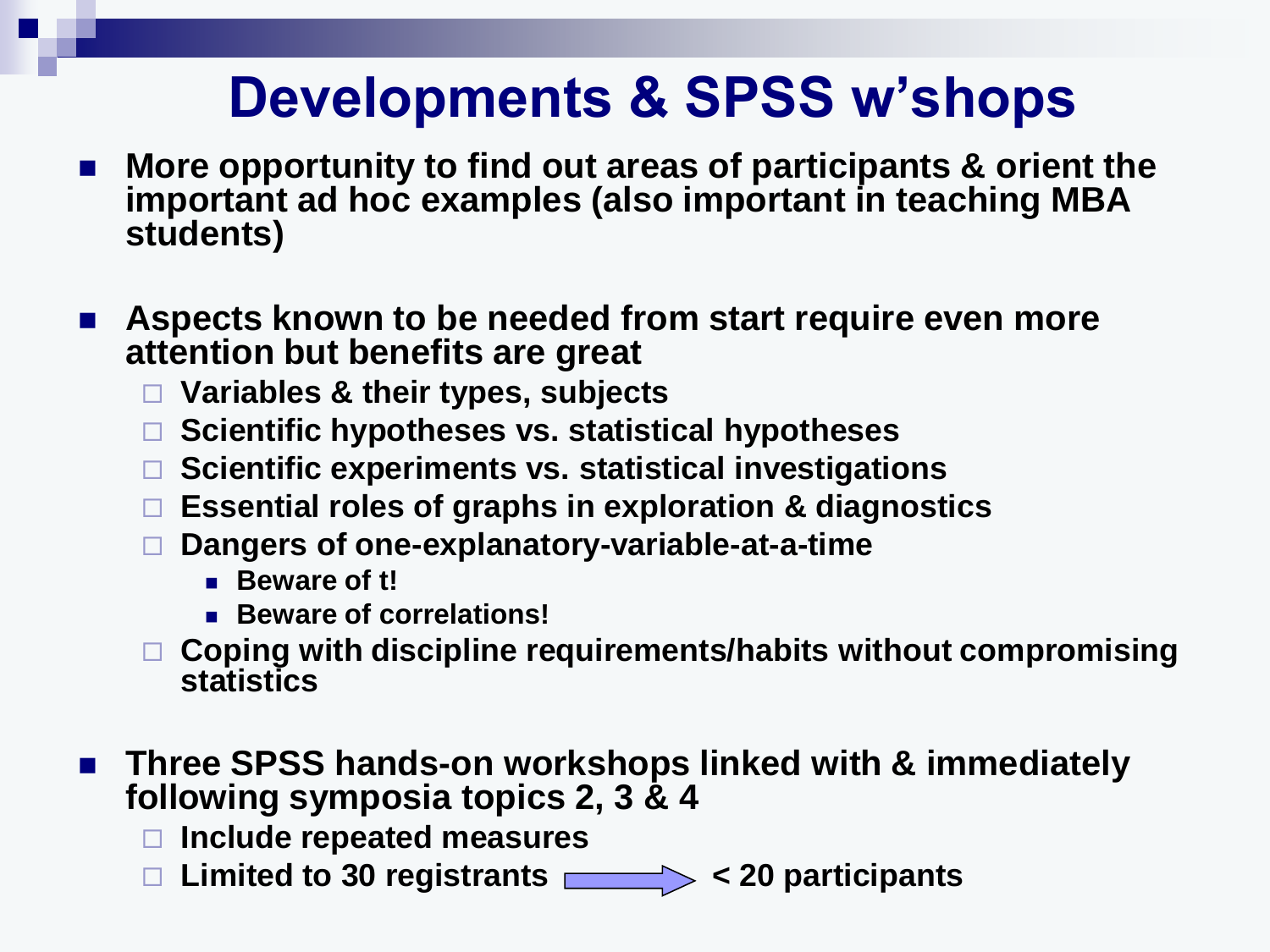### **Some pre-symposia questionnaire results**

**Results for 35 questionnaires across years & faculties (DK = don't know or no response)**

- 9 stat lit questions: scores from 2 to 9, median 6
- **2D vs 3D: 34% correct, 20% DK**
- Identifying continuous variables:

**9% correct, 11% DK**

**Identifying categorical variables:** 

**20% correct, 9% DK**

- **Identifying subjects: 23% correct, 11% DK**
- **Interpreting boxplots (out of 7):**

**scores from 0 to 7, median 5**

- **Incorrect coding of N/A: 60% correct, 14% DK**
- **Estimating conditional probabilities (2 questions):**

**80% correct 71% correct, 6% DK**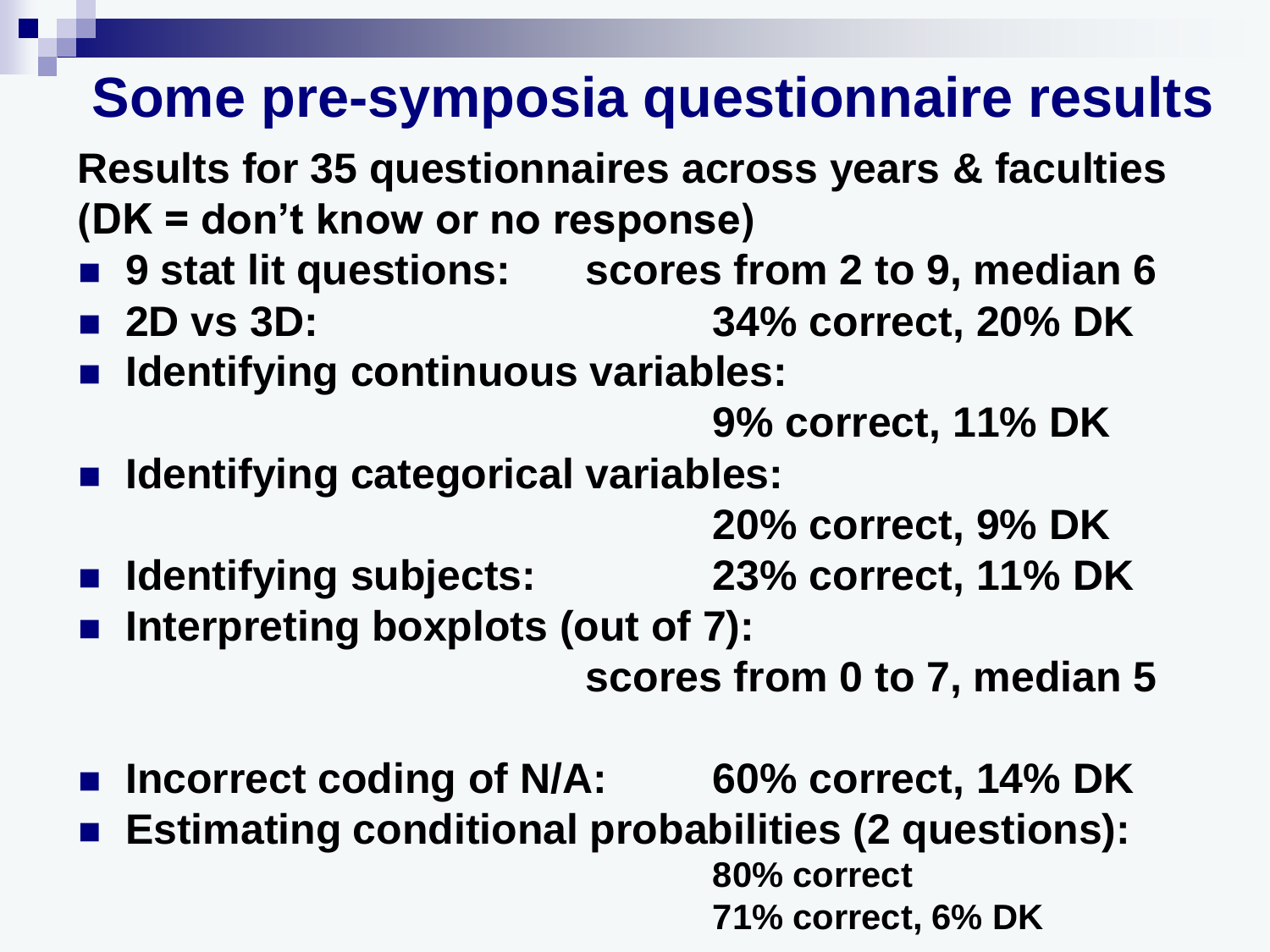## **Some pre-symposia questionnaire results**

- Situtation for (chisq) test of independence
	- **Identify which test needed: 23% correct, 43% DK**
	-
	- **Interpret p-value (in general terms): 63% correct, 31% DK**
- **E** Situtation for testing mean:
	-
	- **Interpret p-value (in general terms): 57% correct, 34% DK**

**State null: 20% correct, 31% DK**

**Identify null: 26% correct, 66% DK**

**Identify problem with multiple t-tests:** 

**6% correct, 51% DK**

- Compare multiple t-tests with multiple predictor **ANOVA: 3% correct, 54% DK**
- Problem of doing 1-way ANOVA on carefully **designed randomised block experiment: 6% correct, 71% DK**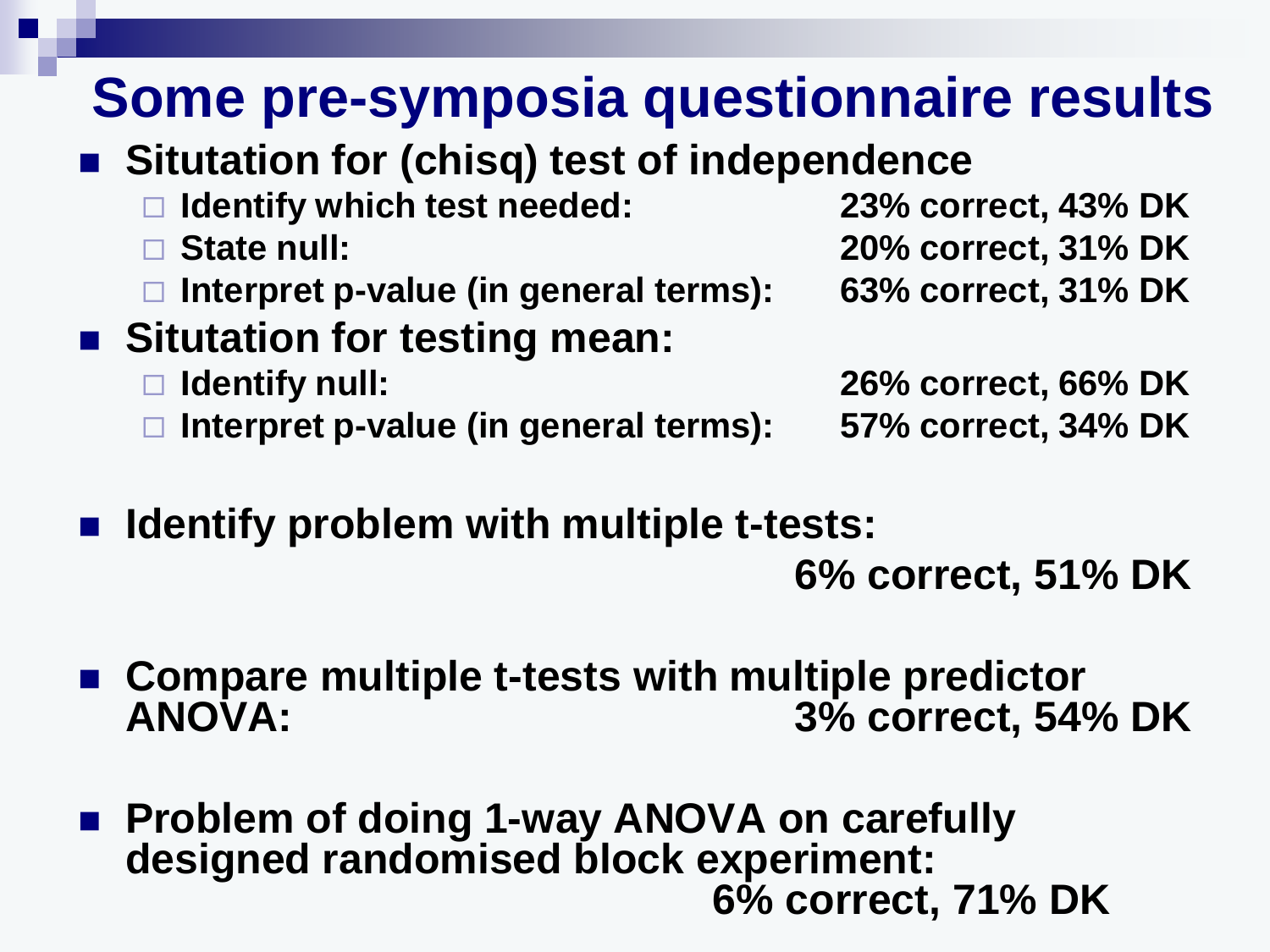### **Some pre-symposia questionnaire results**

■ Identify mistake in interpreting confidence interval **for mean as prediction interval for individual values (quality control context):** 

**6% correct, 66% DK**

- **IDED IDED:** Identify problem in judging regression model just on **p-value & R-sq: 0% correct, 69% DK**
- **IDED** Identify problem in using categorical predictor **(>2 categories) in regression:**

**23% correct, 66% DK**

 **Identify problem in using ordinal variable as response in regression:** 

**17% correct, 71% DK**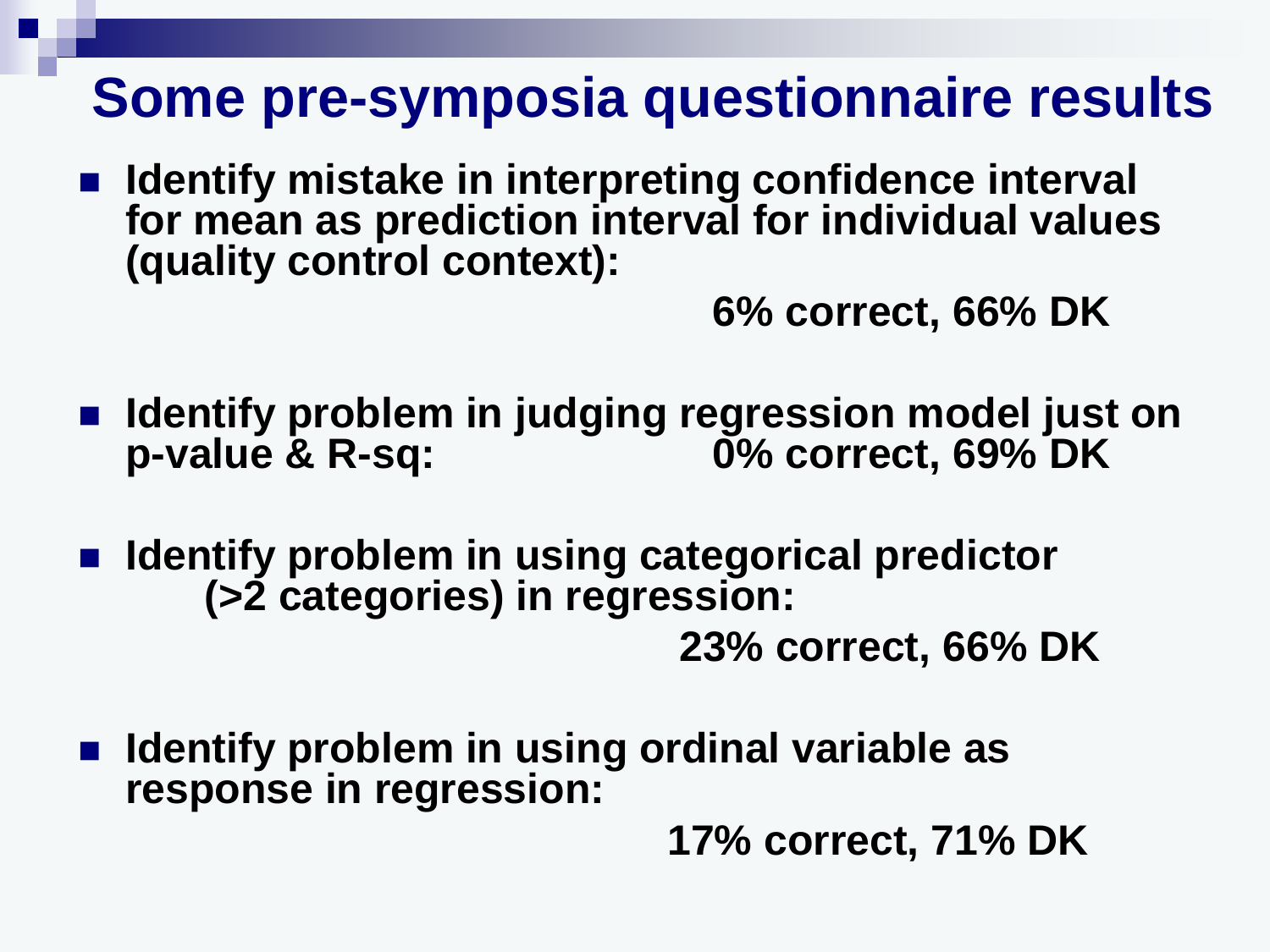### **Some participant comments**

- **Fantastic! I arrived being "scared of numbers" and left the session feeling empowered.**
- **It may sound crazy but I really "enjoyed" this learning experience. Thanks.**
- …you motivated me to want to understand
- I'm starting to understand.
- **Really oriented to our needs**
- **I did not understand it (regression) but I realise now what I need to know.**
- Really good to refresh knowledge of statistics & learn how to **apply to our research.**
- **Found ANOVA interesting.**
- **Clear, hit points.**
- **I really enjoyed it. It is helping me to understand stats well.**
- **I become clearer about the purpose of using statistics for my research.**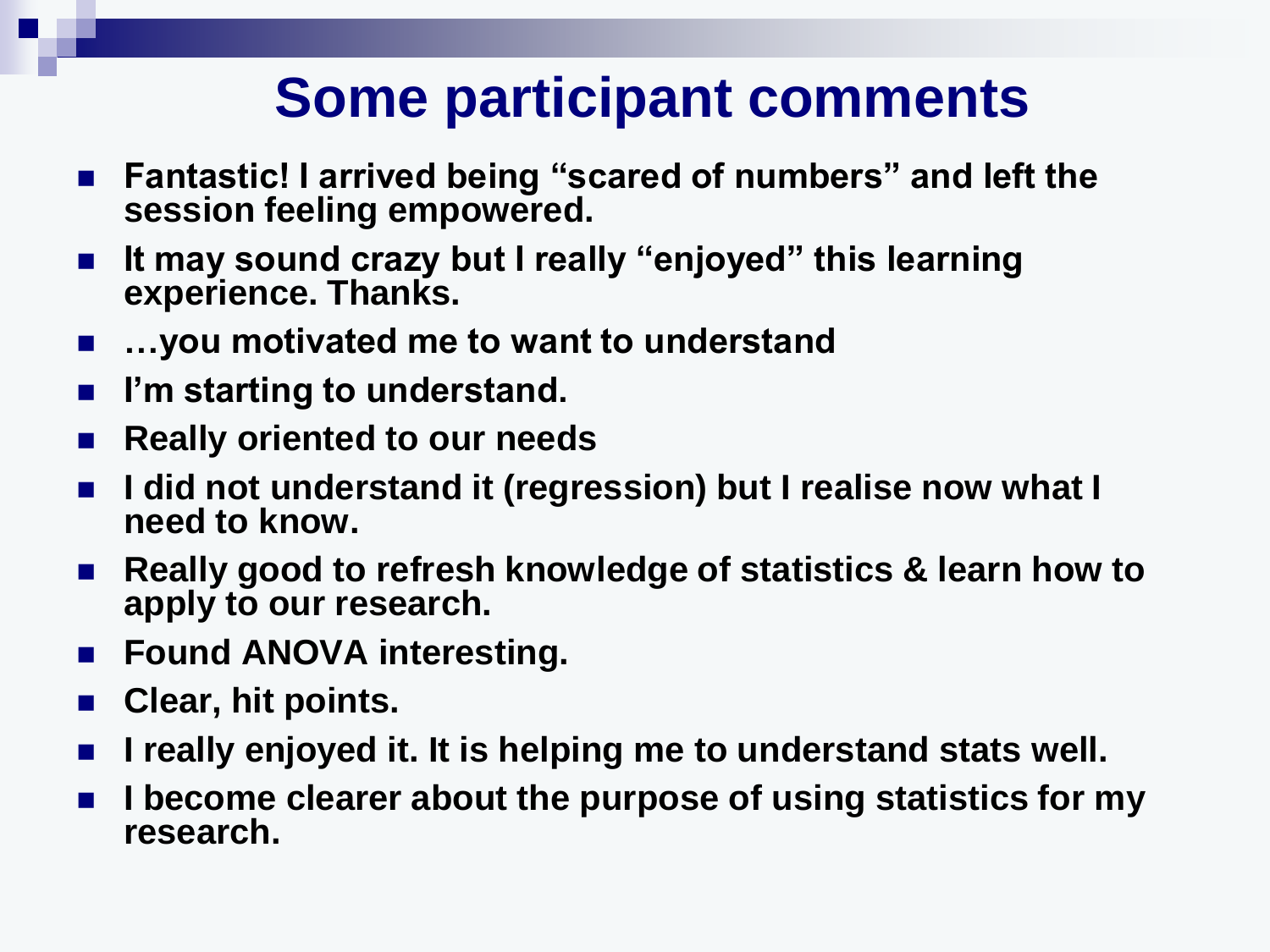### **Some participant comments**

- **…..a joy to be there**
- ….real-life examples of the data and the interpretation of the **results was simply great**
- **It was fantastic. ………. explained this heavy subject with appropriate examples. Now I am confident to use the techniques I had learnt in analyzing my data**
- **It is becoming more and more interesting. I would definitely use the knowledge in the evaluation phase of my experiments.**
- Excellent resources. Very useful for research students.
- **I found that it was a very good and succinct summary of the approach needed for different data sets and in different types of analysis…. …. being a science student ……. I am very happy I attended all sessions as I found them to be a very helpful revision of where and how different tests should be used and has given me enormous confidence in reading published work and also considering stats while designing my experiments.**

Only a few negative comments: Pre-2007, wanted SPSS workshops

Others were from extremes: "too fast" "more time to digest" "more depth please"